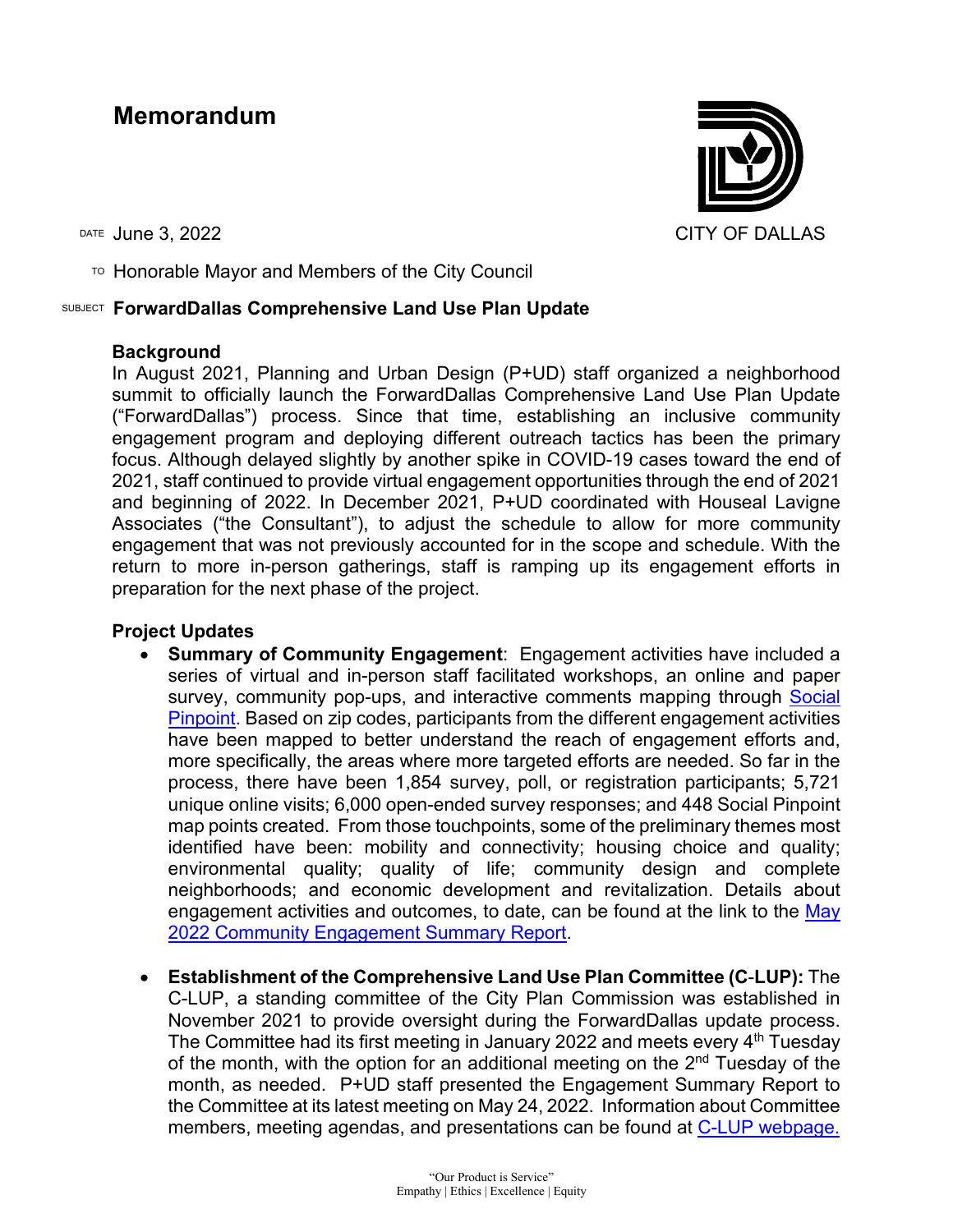DATE June 3, 2022

#### SUBJECT **ForwardDallas Comprehensive Land Use Plan Update**

- **Establishment of a Technical Advisory Committee:** A Technical Committee, comprised of stakeholders identified by City staff and representing relevant City departments, school districts, economic and housing development organizations, governmental and other regional partners, has been organized for the FowardDallas process and last met in March 2022. The Technical Committee is an ad hoc informal committee comprised of internal City departments and external public agencies (such as school districts, DART, NCTCOG, Dallas County, and Dallas College) and is intended to provide more explicit technical feedback and guidance on deliverables. This committee is a time-specific, project-specific group charged with providing a technical perspective and insight on the recommendations of the draft ForwardDallas plan.
- **Preparation of an Existing Conditions Report**: P+UD staff and the Consultant have been coordinating to analyze a series of existing conditions data to establish a baseline scenario that will form the foundation for potential future land use considerations. As part of this analysis, the consultants are working to develop a 3D basemap that will include a terrain model, 3D representations of existing buildings, and other relevant existing conditions data organized by key planning topics (as identified through engagement) that will be hosted on the City's ArcGIS Online Platform. As recommendations are developed, the 3D model will help to conceptualize and evaluate different land use scenarios and their potential impacts. Staff anticipates a preliminary draft of this report by late June 2022.

### **Next Steps**

- **Continued Community Engagement:** P+UD staff is working with HR&A Advisors to bolster its next phase of community engagement and intensify outreach to close gaps in certain areas, particularly with the Hispanic/Latinx community, other harder to reach groups, and others who have historically been under-represented in planning processes. A key component of this has been updating project messaging to make land use and its importance more relatable. Taking advantage of upcoming summer events throughout the City, P+UD staff will be working with its ambassadors and existing community organizations and institutions throughout the City to expand its outreach through these partnerships.
- **City Council Update**: P+UD anticipates having a draft of the existing conditions report by end of the Summer of 2022 and will schedule a briefing with City Council to present and discuss results of the existing conditions analysis. In addition, staff will provide an update on engagement efforts as well as the next steps leading into the Fall of 2022, which will include a series of land use visioning and potential placetype workshops.
- **City Council Member One-on-Ones:** To begin at the earliest dates available to City Council Members, P+UD will schedule meetings with individual City Council Members to provide an update on the process and next steps, discuss land use priorities, identify potential district events, and identify community groups with whom to further engage.